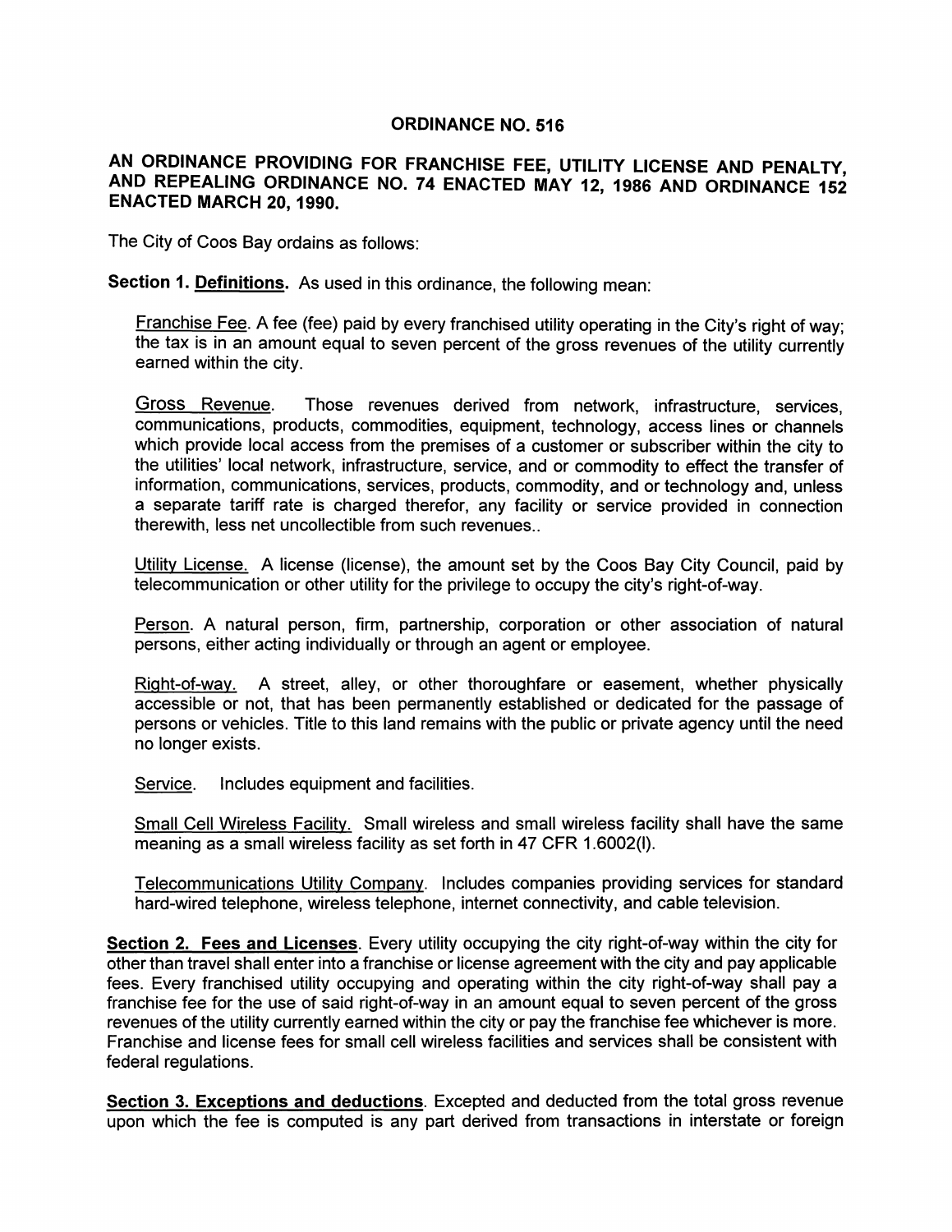commerce; or from business done for the federal government and any amount paid by the utility to the federal, state, or city government as excise taxes levied or imposed upon the sale or distribution of property or service. No fee is required which would cause a violation of federal or state laws.

Section 4. Monthly Payment of Fee or License. The utility shall pay the fee or license in monthly installments based on the gross income of the previous month. Each installment shall be paid on or before the 25th day of the month.

Section 5. Sale or Transfer of Business. If the ownership of a utility is sold or transferred, the purchaser or transferee shall be responsible for the payment covering the period of time during which the purchaser or transferee carried on the business.

Section 6. Books and Records; Returns Confidential. Each utility subject to this ordinance shall keep proper records that accurately reflect and efficiently permit verification of the amount of gross income for the utility. The records shall be open to the inspection of the Recorder or designate, and to members of the Council. To the extent allowed by state law, records will not be made public and will be inspected only by authorized city officials.

Section 7. Recorder to Investigate Returns. If a utility fails to make a payment, or if the Recorder is dissatisfied as to the correctness of a payment, the utility shall allow the Recorder or designee to enter the premises of the utility at any reasonable time for the purpose of inspecting the records of account to ascertain the amount of the fee or to determine the correctness of the statements.

Section 8. Over or Underpayment of Fee. If the Recorder finds that the fee or license paid is more than the amount required of the utility, the overpaid amount shall be refunded. If the more than the amount required of the utility, the overpaid amount shall be refunded. Recorder finds that the fee or license is less than required, a statement showing the balance due shall be sent directing the utility to pay the amount within three days.

Section 9. Remedy for Nonpayment. If a utility fails to pay the fee or license within three days after it becomes due, the Recorder shall determine the amount of the fee or license due and notify the utility. The city may collect the amount due by any appropriate means, including suit or action in the name of the city.

## Section 10. Appeal to Council.

- (1) A utility may appeal to the Council a fee or license determination made by the Recorder by filing a written notice of appeal with the Recorder within five days from the time the utility was given notice of the amount due. The Recorder shall notify the utility of the time and place of the hearing, which shall be held not more than 10 days after the filing of the notice.
- (2) The utility shall be entitled to be heard and present evidence in its behalf. The appellant shall appear and produce any pertinent records if requested to do so by the Council.
- (3) The Council shall ascertain the correct amount of the fee or license by resolution and shall immediately notify the appellant. The amount, together with costs of the appeal if the appellant is unsuccessful, must be paid within three days after notice of the determination is given.

Section 11. Recorder May Make Rules. The Recorder may adopt and enforce rules and regulations not inconsistent with this ordinance for the purpose of carrying out the provisions of this ordinance. No person shall violate or fail to comply with any such rule or regulation.